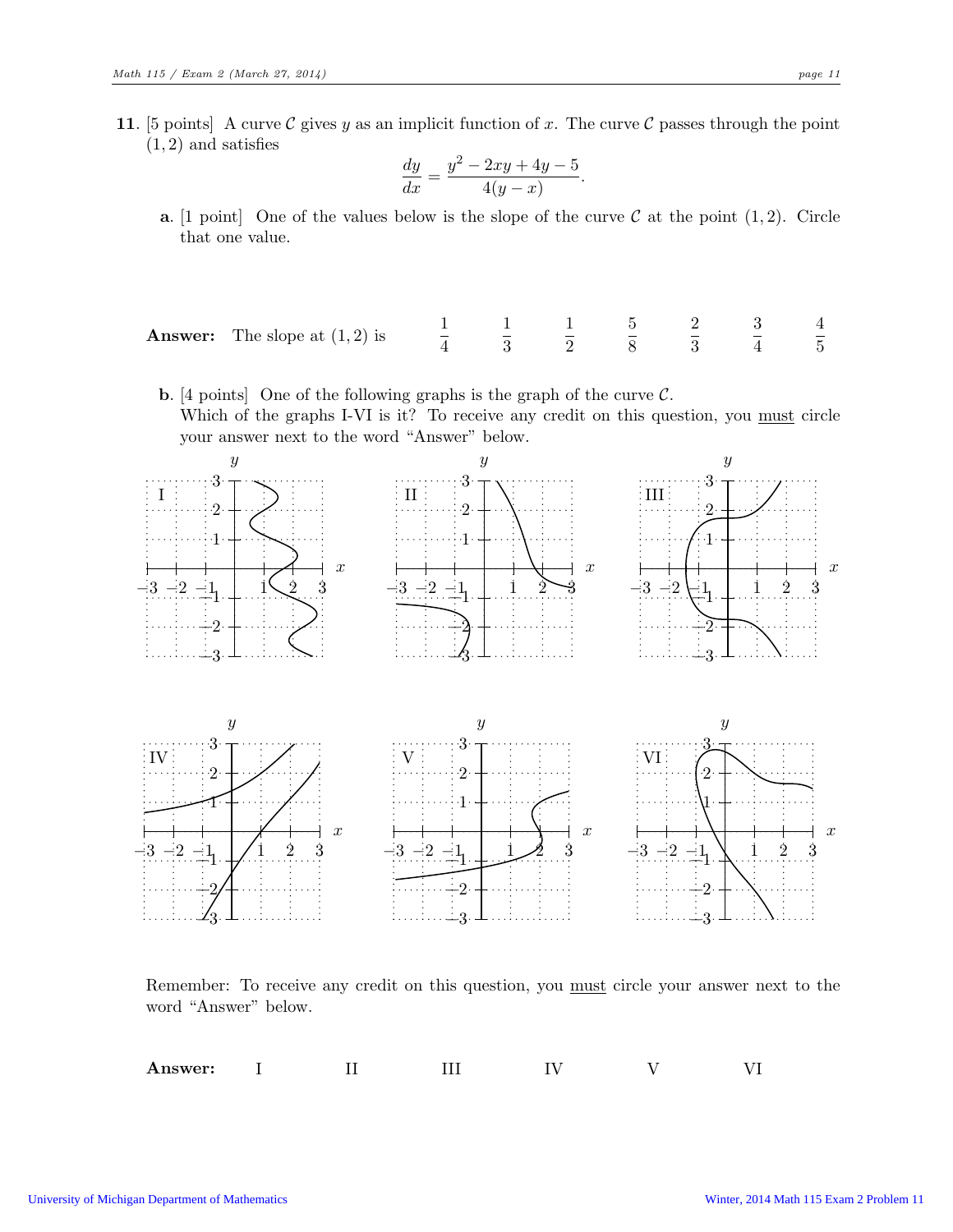2. [12 points]

Let  $f$  be the piecewise linear function with graph shown below.



**a**. [2 points] Let  $j(x) = e^{g(x)}$ . Find  $j'(2)$ .

- **b.** [2 points] Let  $k(x) = f(x)f(x+2)$ . Find  $k'(-1)$ .
- Answer: **c.** [2 points] Let  $h(x) = 3f(x) + g(x)$ . Find  $h'(-2)$ .
- **d**. [2 points] Find  $(g^{-1})'(2)$ .
- e. [2 points] Let  $m(x) = g(f(g(x)))$ . Find  $m'(2)$ .
- **f**. [2 points] Let  $\ell(x) = \frac{f(x)}{g(2x)}$ . Find  $\ell'(-1)$ .

The table below gives several values of a differentiable function  $g$  and its derivative  $g'$ . Assume that both  $g(x)$  and  $g'(x)$  are invertible.

| $\boldsymbol{x}$  |     |             |     |
|-------------------|-----|-------------|-----|
| g(x)              | 21  | $\mathbf b$ |     |
| (x <sup>2</sup> ) | -12 |             | 0.4 |

You are not required to show your work on this problem. However, limited partial credit may be awarded based on work shown.

For each of parts a.-f. below, find the value of the given quantity. If there is not enough information provided to find the value, write "NOT ENOUGH INFO". If the value does not exist, write "DOES NOT EXIST".

Answer:

Answer:

Answer:

Answer: